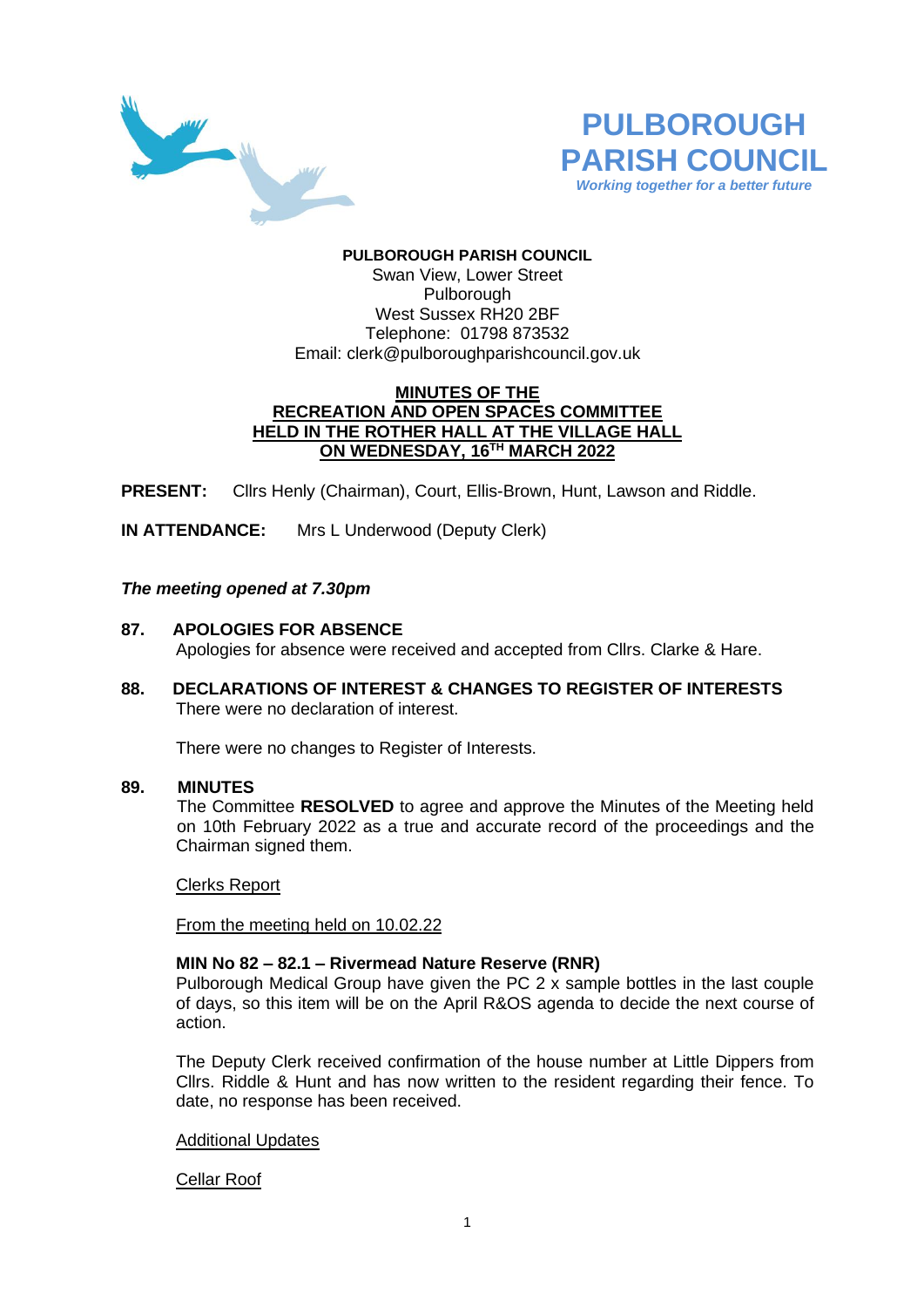The Sports & Social club cellar roof has been leaking again, the roofing contractor advised that there are some cracks in the roof, which are caused by seasonal movement. The roofing contractor has sealed the area again and whilst the sealant is still under guarantee, there may be a charge for the labour, but no invoice has been received at present.

#### Fallen Tree at NCRG

A silver birch at NCRG fell down during Storm Eunice. The Groundsman has cut the fallen part in pieces and left them around the perimeter of NCRG. In order to use this timber as chippings for muddy pathways at NCRG, Pocket Park & Rivermead, a chipper needs to be hired. The Clerk, under her delegated authority, has authorised the cost of £37.50/day for 3 days.

However, in addition, as the Groundsman does not have a tow bar to be able to transport the chipper (also needed to transport the trailer for general use), Officers are looking into the cost of a tow bar. Any further costs authorised by the Clerk will be ratified at the next available meeting.

#### Pulborough Stoolball Club

As in previous years, the Stoolball Club have asked if they can bring cars onto the main recreation ground for their tournaments to be held on 26.06.22 & 17.07.22. The Deputy Clerk has checked with all relevant sports clubs and there are no event clashes. The Groundsman has advised that this will be ok, providing the ground is suitable. The Stoolball Club will check with the Groundsman a few days before each event.

### **90. PUBLIC SPEAKING**

There were no public speakers.

### **91. RECREATION CLUB REPORTS**

Members noted the termly report from SCYP.

There was nothing to report from the Bowling Club and the Cricket Club advised that it is still in its winter period but they are starting to prepare for the 2022 season by making sure all maintenance machinery has been serviced and the cricket square is up to standard.

Potential players and current members are being contacted to establish their availability.

The first competitive match will be on Saturday 30th April. versus Broadbridge Heath and played at the Recreation Ground (weather permitting).

### **92. SPORTS & SOCIAL CLUB (S&SC)**

- **92.1** Members received a report of the issues raised at the site meeting on 14.02.22. Members discussed each item on the report and **RESOLVED** to **APPROVE** the following works to be carried out:
	- The Groundsman will be asked to sand down and paint the wooden cladding, making sure he can work safely on the sloped surface, scaffolding may be required. If the wood is not in a good condition to paint, the Deputy Clerk will report back. Members authorised a total of up to £1000.00 for painting and any scaffolding required.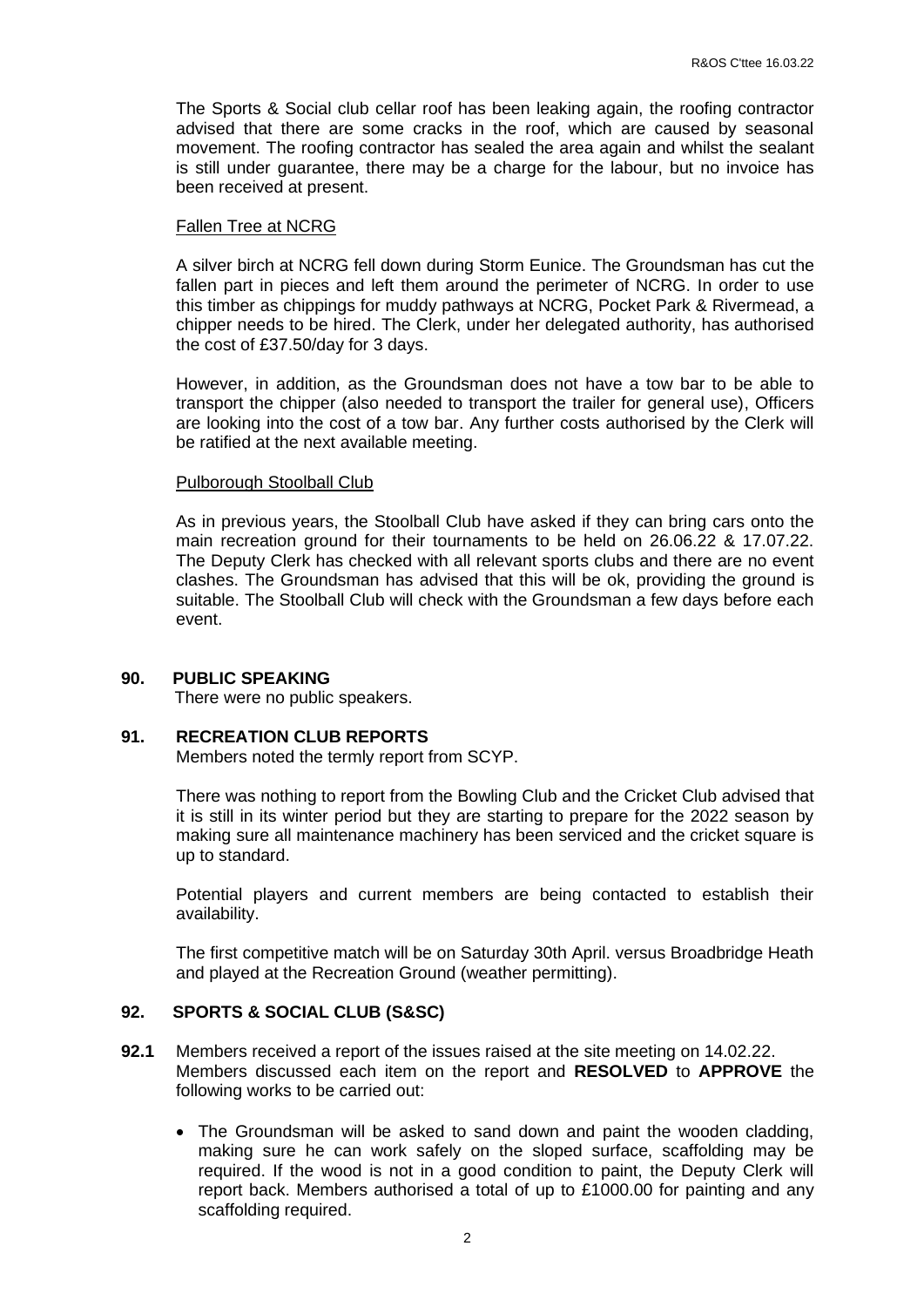- The side entrance door will be fitted with a metal kick plate at the bottom and repainted. In order to improve security, extra dead bolts will be fitted above and below the existing door lock at a cost of £427.00 (no vat).
- Investigate the intermittent flickering light, facing the car park, at a cost of £25.00 (no vat).
- Supply & fit a new cistern to replace the broken one in the ladies toilet at a cost of £60.00 + vat & £60.00 fitting (no vat).
- To investigate and grease sticking taps at a cost of £50.00 (no vat).
- To supply & fit 2 x extractor fans in the gents toilet at a cost of £130..00 (no vat).
- Supply & fit basin waste clips at a cost of £10.00 (no vat).

With regard to the requested baby changing unit, Members **AGREED** that if the S&SC wish to install any, they can supply and fit them themselves.

With regard to the extractor fan in the ladies toilet being noisy, the contractor quoting for the works advised that this just needs cleaning as it is very dirty, so the Bar Manager has been advised of this.

The S&SC advised that the hand drier in the ladies toilet does not switch off automatically, it needs switching off at the wall. As this item is classed as an internal repair, the S&SC have been advised that they should get the manufacturer to come and look at this and possibly book in regular services for the future.

**92.2** Members **RESOLVED** to **AGREE** that future quarterly inspections will be carried out at the S&SC as part of the Parish Council's Landlord responsibility. Cllr. Hunt volunteered to accompany Officers on these inspections.

### **93. PAVILION REPAIR COSTS**

Members **RESOLVED** to **RATIFY** the total cost of £845.00 for the changing room ceiling repair and Referee's leaking shower.

- **94. SUSSEX CLUBS FOR YOUNG PEOPLE (SCYP) – PURPLE BUS PARKING** Members considered a request from SCYP to be able to park the purple bus in the Pavilion car park when the bus is not in use. Members **RESOLVED** to **AGREE** that SCYP can park the purple bus in the car park, at their own risk, keeping it in the top corner underneath the light.
- **95. THE GLOVER LANDSCAPE REVIEW: GOVERNMENT RESPONSE AND CONSULTATION.** After some discussion, Members **AGREED** that no comments would be submitted from the Parish Council.

# **96. QUEEN'S GREEN CANOPY**

**96.1** Members received a letter from the Cabinet Member for Leisure and Culture at HDC regarding planting a free specimen tree to mark the Queen's Platinum Jubilee. After some discussion, Members **RESOLVED** to **AGREE** that the offer of a free tree be accepted and planted in Nutbourne Common Recreation Ground, to replace the recently fallen Silver Birch tree. The Deputy Clerk will contact the Arboricultural Officer to discuss options for the tree. Cllr. Lawson will meet him if a site meeting is necessary.